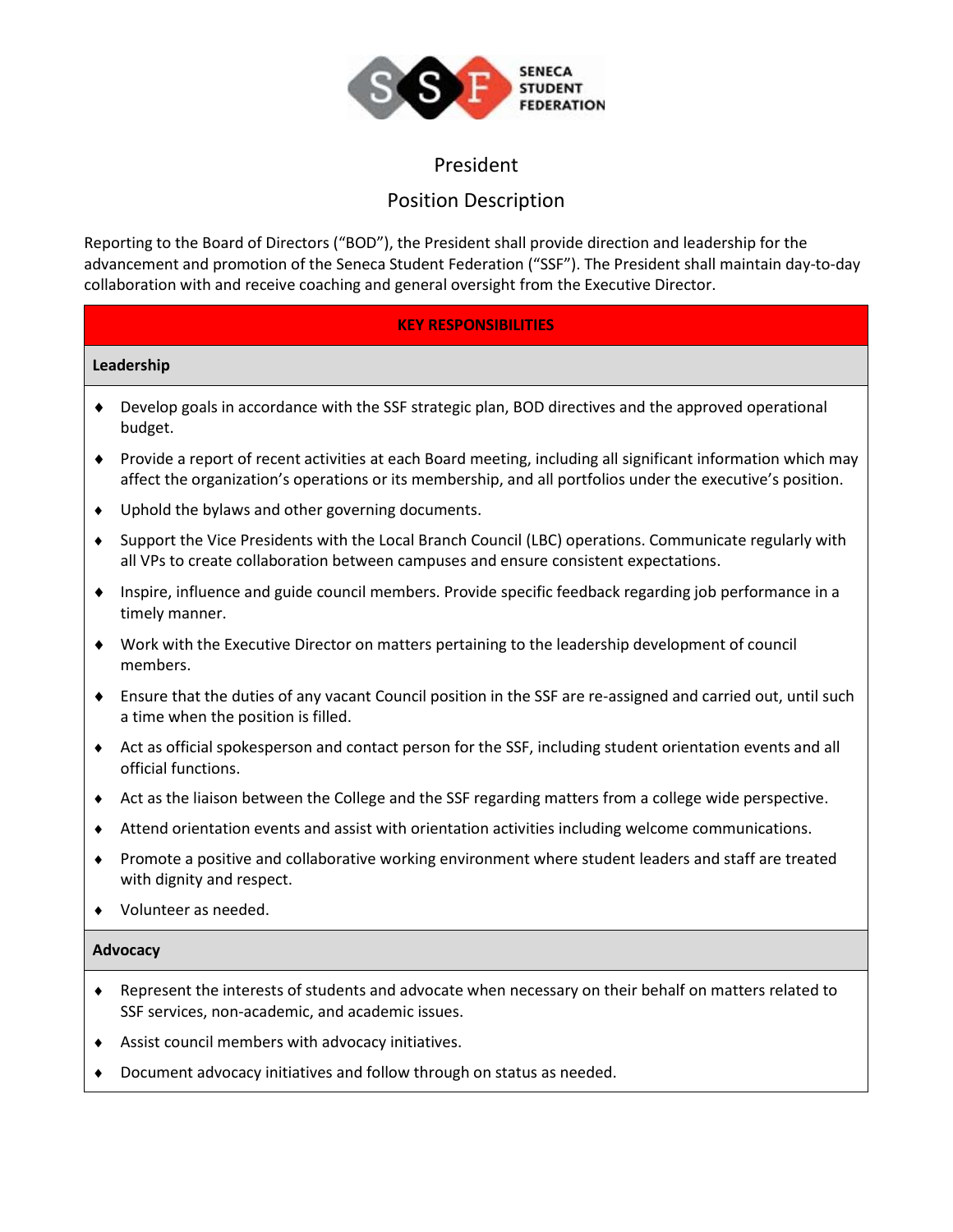

## Position Description

- Collaborate with the appropriate full-time employee to review advocacy database, ensuring follow through on status and identifying trends. Make recommendation as needed.
- Regularly meet with the College's senior members of staff, representing the views of students.
- ◆ Negotiate with the College on behalf of the SSF.
- Provide input on governing bylaws, policies and procedures.
- Provide recommendation to the Executive Director on the operating policies and procedures.
- Monitor compliance with governing documentation and standard operating procedures.
- Remain well-versed regarding political developments at the municipal, provincial and federal levels.

#### **Financial**

- Monitor expenses, maintaining limits and controls for the SSF.
- Act as a joint signatory with the Executive Director on official documents, contracts, and agreements.
- In collaboration with the Executive Director assist with the annual planning and budget process. Communicate and provide regular updates to VPs on overall operating budget at central and campus level.

#### **Student Engagement**

- Provide input and recommendations on events, activities, and services during yearly and/or semester planning period.
- Review overall campus activity reports and make recommendations to address areas of improvement.
- Actively engage with students to promote SSF services, clubs, activities, and initiatives. Conduct classroom visits as needed.
- Support and participate in student council sponsored activities.
- Develop, maintain, and advance relationships with representatives at all levels of the Federation, community partners, and Seneca's faculty and staff.
- Encourage students to be actively involved with the Federation.

#### **Committee Involvement**

- Plan and conduct at minimum one (1) Presidential Forum (Town Hall Meeting) per semester.
- Call and chair central council meetings and general information sessions. Provide updates from a collegewide perspective as appropriate.
- Participate at LBC meetings at minimum once per semester.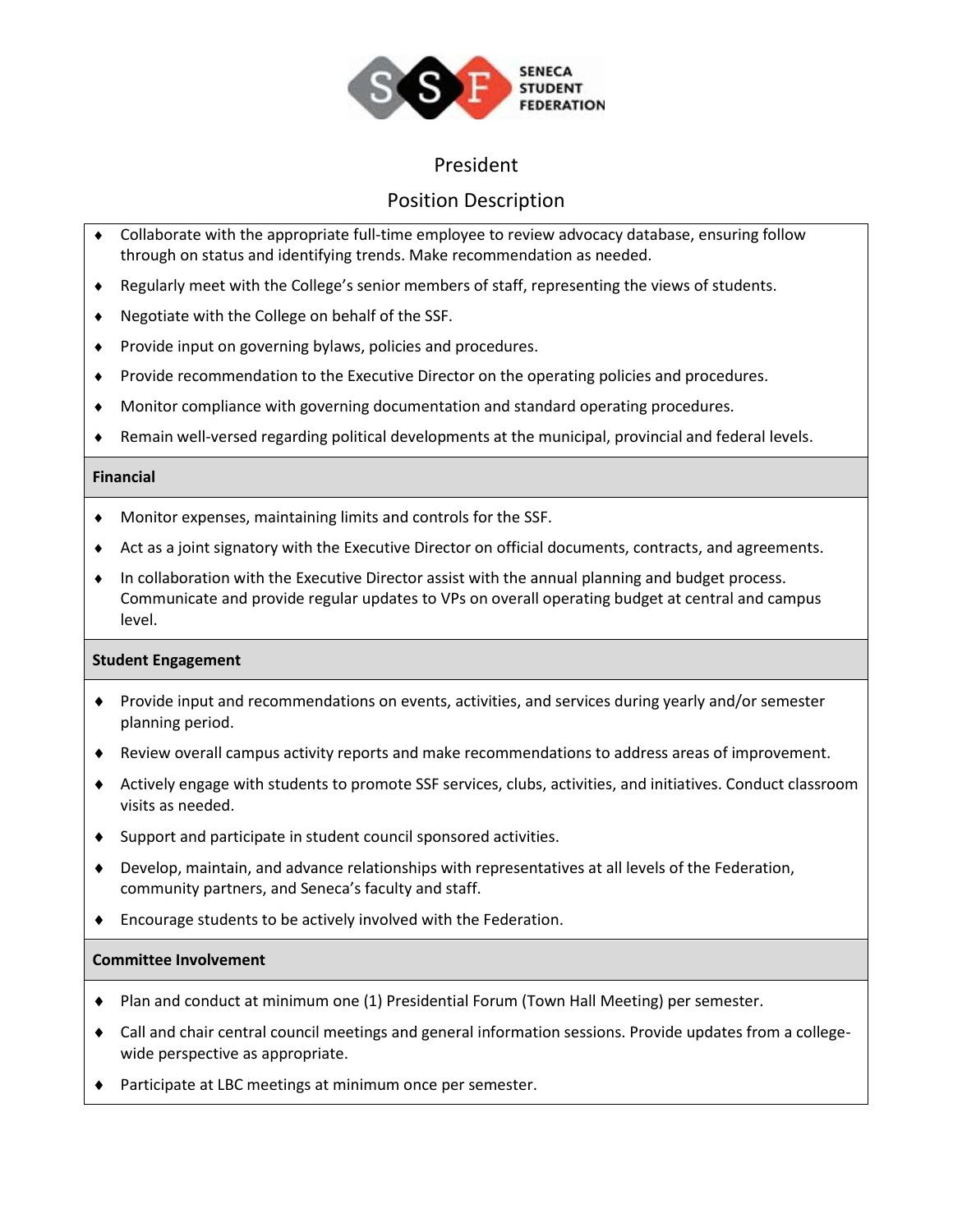

### Position Description

- Attend the Annual General meeting.
- Represent the SSF on the Ancillary Fees Protocol Committee.
- ◆ Represent the SSF on the Alcohol Events Committee.
- ◆ Act as a student representative on at least one (1) College committee.
- Participate in a designated committee as requested or appointed.

### **REQUIREMENTS**

- Act in accordance with the SSF by-laws, policies, and procedures and in compliance with College policies.
- Required minimum of forty (40) hours per week which includes mandatory attendance for committee meetings.
- Maintain office hours between 9:00 am 5:00 pm Monday through Friday
- Work evenings and weekends when necessary, occasionally travelling to attend conferences and training.
- The SSF operates in multiple locations, therefore the incumbent is required to maintain duties on all campuses as required.
- Ensure that the President-elect is oriented to their new position including, but not limited to, the preparation of Transition Report.
- Participate in training and development sessions offered. Submit conference report as needed.
- ◆ Prior to the May 1 start date, there is a transition period with an expectation to complete up to 15 hours of work weekly, during the months of March and April and/or transition in advance. {depending on the elections date}
- Shall be available, as an ex-officio member of council, for one (1) year after their term of office ends.

#### **QUALIFICATIONS**

- Council member on any Local Branch Council for a minimum of 2 semesters within the past 18 months (including the current semester)
- A current member of the SSF with the exception of running for a second term as President.
- Only permitted to be registered in a maximum of two classes per semester.
- $\bullet$  Shall serve no more than two (2) terms.
- Current program or cumulative GPA 3.0

#### **LEARNING OUTCOMES**

After completing the work experience gained in this role, the President will be able to: